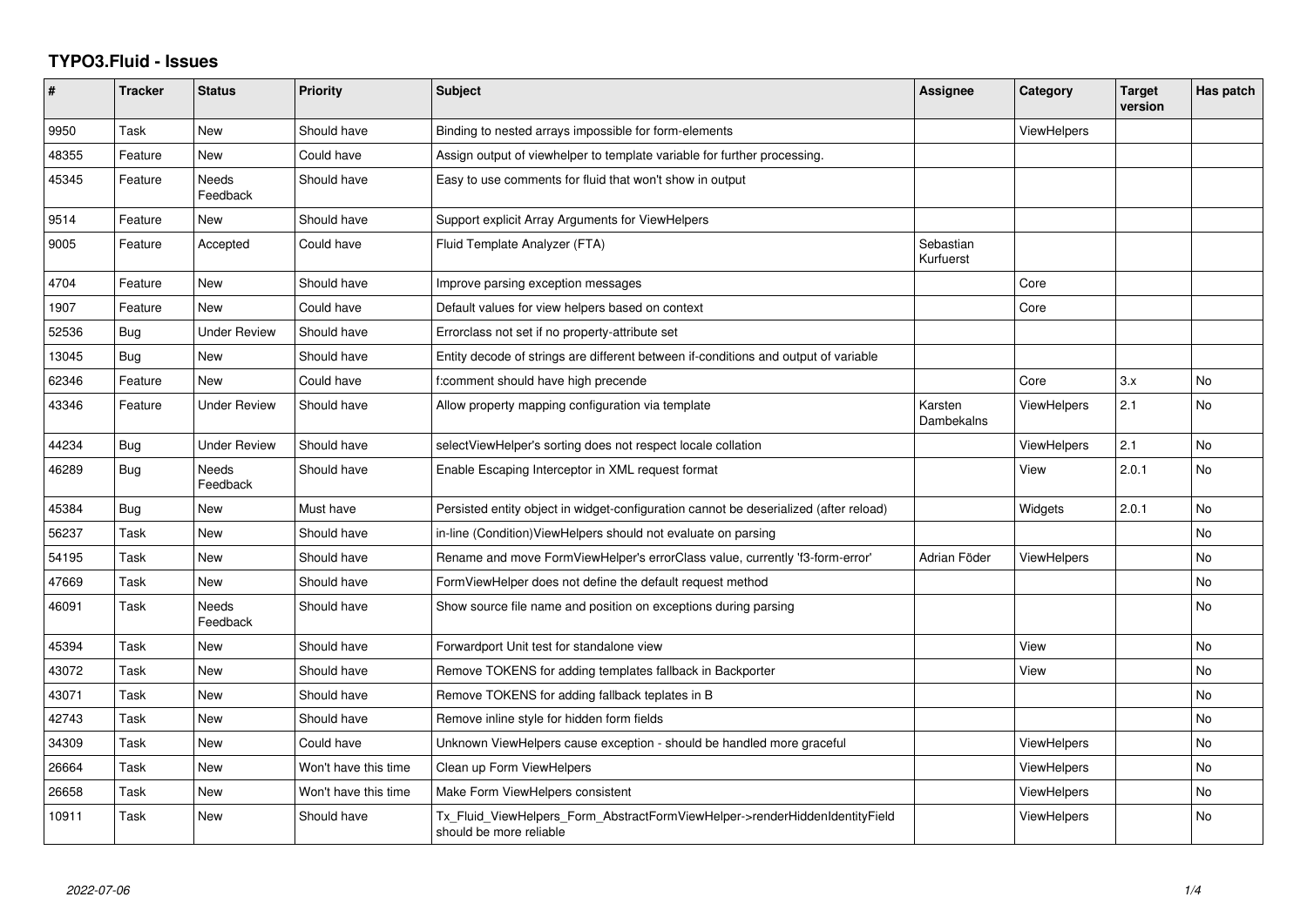| $\sharp$ | <b>Tracker</b> | <b>Status</b>            | <b>Priority</b> | <b>Subject</b>                                                                                       | <b>Assignee</b>        | Category    | <b>Target</b><br>version | Has patch |
|----------|----------------|--------------------------|-----------------|------------------------------------------------------------------------------------------------------|------------------------|-------------|--------------------------|-----------|
| 8491     | Task           | <b>Needs</b><br>Feedback | Should have     | link.action and uri.action differ in absolute argument                                               | Karsten<br>Dambekalns  | ViewHelpers |                          | <b>No</b> |
| 5636     | Task           | <b>Under Review</b>      | Must have       | Form_RadioViewHelper and CheckBoxViewHelper miss check for existing object<br>before it is accessed. |                        |             |                          | No        |
| 60271    | Feature        | New                      | Should have     | Paginate viewhelper, should also support arrays                                                      |                        |             |                          | No        |
| 60181    | Feature        | <b>New</b>               | Could have      | Caching mechanism for Fluid Views/Templates                                                          |                        | View        |                          | No        |
| 60003    | Feature        | New                      | Should have     | Add required-Attribute to f:form.password                                                            |                        | ViewHelpers |                          | No        |
| 52640    | Feature        | <b>Under Review</b>      | Should have     | Create an UnlessViewHelper as opposite to the IfViewHelper                                           | Marc Neuhaus           |             |                          | No        |
| 51277    | Feature        | New                      | Should have     | ViewHelper context should be aware of actual file occurrence                                         |                        |             |                          | No        |
| 51100    | Feature        | New                      | Must have       | Links with absolute URI should have the option of URI Scheme                                         |                        | ViewHelpers |                          | No        |
| 49756    | Feature        | <b>Under Review</b>      | Should have     | Select values by array key in checkbox viewhelper                                                    |                        |             |                          | No        |
| 46545    | Feature        | New                      | Should have     | Better support for arrays in options of SelectViewHelper                                             |                        |             |                          | No        |
| 46257    | Feature        | <b>Under Review</b>      | Should have     | Add escape sequence support for Fluid                                                                |                        | Core        |                          | No        |
| 45153    | Feature        | New                      | Should have     | f:be.menus.actionMenuItem - Detection of the current select option is insufficient                   |                        |             |                          | No        |
| 42397    | Feature        | New                      | Should have     | Missing viewhelper for general links                                                                 |                        |             |                          | No        |
| 40081    | Feature        | New                      | Should have     | Allow assigned variables as keys in arrays                                                           |                        |             |                          | No        |
| 39936    | Feature        | New                      | Should have     | registerTagAttribute should handle default values                                                    |                        | ViewHelpers |                          | No        |
| 38130    | Feature        | New                      | Should have     | Checkboxes and multiple select fields should have an assignable default value                        |                        |             |                          | No        |
| 37095    | Feature        | New                      | Should have     | It should be possible to set a different template on a Fluid TemplateView inside an<br>action        | Christopher<br>Hlubek  |             |                          | No        |
| 36410    | Feature        | <b>New</b>               | Should have     | Allow templates to send arguments back to layout                                                     |                        | ViewHelpers |                          | No        |
| 33394    | Feature        | Needs<br>Feedback        | Should have     | Logical expression parser for BooleanNode                                                            | <b>Tobias Liebig</b>   | Core        |                          | No        |
| 33215    | Feature        | New                      | Should have     | RFC: Dynamic values in ObjectAccess paths                                                            |                        |             |                          | No        |
| 31955    | Feature        | New                      | Should have     | f:uri.widget                                                                                         |                        | Widgets     |                          | No        |
| 30555    | Feature        | New                      | Could have      | Make TagBuilder more extensible                                                                      |                        | Core        |                          | No        |
| 10472    | Feature        | New                      | Could have      | Fluid Standalone distribution                                                                        |                        | Core        |                          | No        |
| 8989     | Feature        | Needs<br>Feedback        | Could have      | Search path for fluid template files                                                                 |                        | View        |                          | No        |
| 5933     | Feature        | Accepted                 | Should have     | Optional section rendering                                                                           | Sebastian<br>Kurfuerst | ViewHelpers |                          | No        |
| 3725     | Feature        | New                      | Could have      | CSS Engine                                                                                           | Christian Müller       | ViewHelpers |                          | No        |
| 3291     | Feature        | Needs<br>Feedback        | Should have     | Cacheable viewhelpers                                                                                |                        |             |                          | No        |
| 65424    | Bug            | <b>Under Review</b>      | Should have     | SelectViewHelper must respect option(Value Label)Field for arrays                                    |                        | ViewHelpers |                          | No        |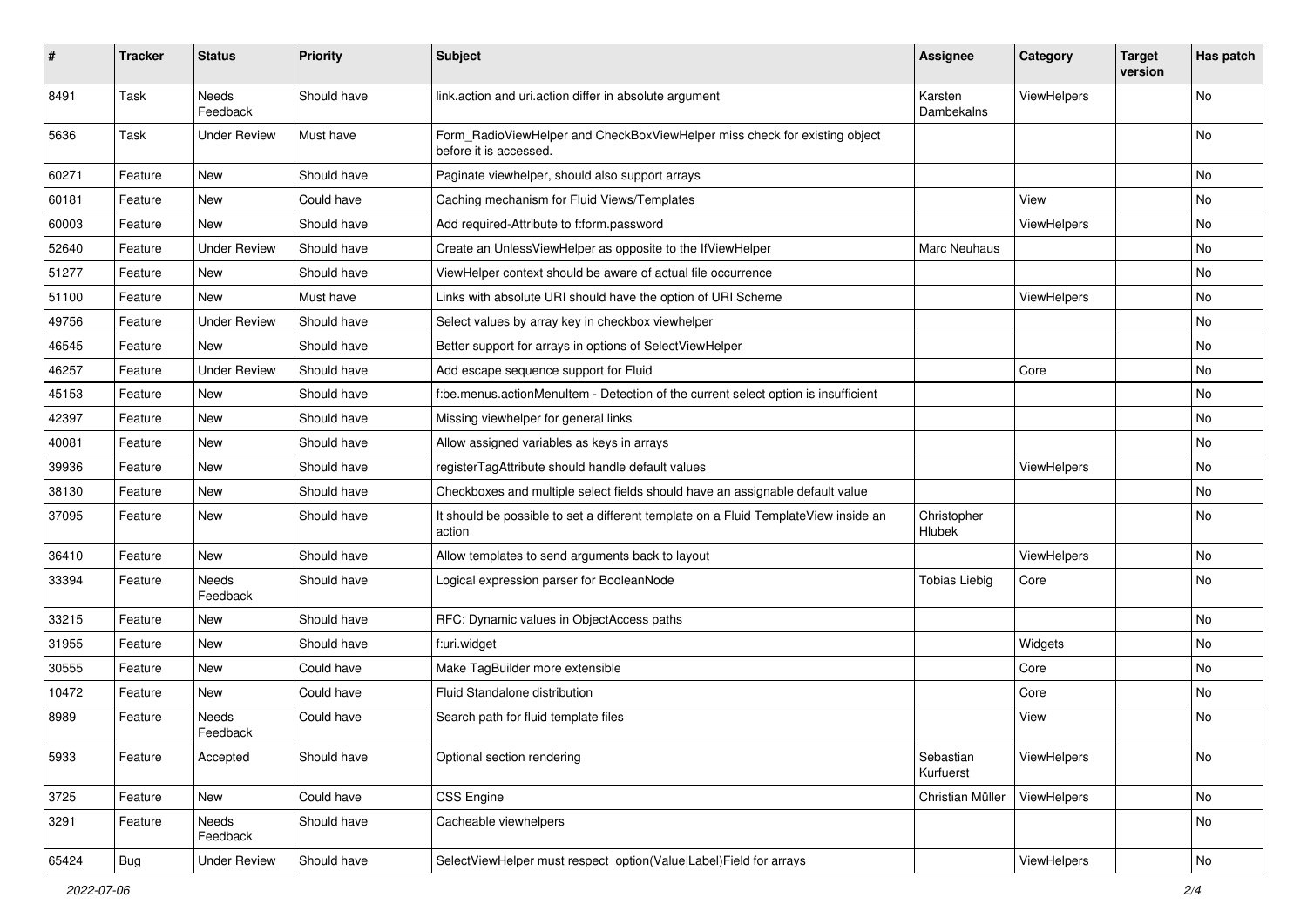| ∦     | <b>Tracker</b> | <b>Status</b>       | <b>Priority</b> | <b>Subject</b>                                                                                              | <b>Assignee</b>             | Category           | <b>Target</b><br>version | Has patch |
|-------|----------------|---------------------|-----------------|-------------------------------------------------------------------------------------------------------------|-----------------------------|--------------------|--------------------------|-----------|
| 59057 | Bug            | <b>Under Review</b> | Must have       | Hidden empty value fields shoud be disabled when related field is disabled                                  | <b>Bastian</b><br>Waidelich | ViewHelpers        |                          | <b>No</b> |
| 58983 | Bug            | <b>New</b>          | Should have     | format.date does not respect linebreaks and throws exception                                                |                             |                    |                          | <b>No</b> |
| 58921 | Bug            | <b>New</b>          | Should have     | f:form.* VHs crash if NOT inside f:form but followed by f:form                                              |                             |                    |                          | <b>No</b> |
| 57885 | Bug            | <b>New</b>          | Must have       | Inputs are cleared from a second form if the first form produced a vallidation error                        |                             |                    |                          | No        |
| 55008 | <b>Bug</b>     | <b>Under Review</b> | Should have     | Interceptors should be used in Partials                                                                     | Christian Müller            |                    |                          | <b>No</b> |
| 54284 | <b>Bug</b>     | New                 | Should have     | Default Option for Switch/Case VH                                                                           |                             | ViewHelpers        |                          | No        |
| 53806 | Bug            | <b>Under Review</b> | Should have     | Paginate widget maximumNumberOfLinks rendering wrong number of links                                        | Bastian<br>Waidelich        | Widgets            |                          | No        |
| 52591 | Bug            | New                 | Should have     | The Pagination Widget broken for joined objects                                                             |                             |                    |                          | <b>No</b> |
| 50888 | <b>Bug</b>     | <b>Under Review</b> | Should have     | WSOD by changing name of section and if Fluid caches are generated                                          |                             |                    |                          | <b>No</b> |
| 49600 | Bug            | New                 | Should have     | f:form tag shown as a HTML on frontend                                                                      |                             | ViewHelpers        |                          | <b>No</b> |
| 49038 | Bug            | <b>New</b>          | Must have       | form select does not select the first item if prependOptionValue is used                                    |                             |                    |                          | No        |
| 47006 | Bug            | <b>Under Review</b> | Should have     | widget identifier are not unique                                                                            |                             |                    |                          | No        |
| 40064 | Bug            | New                 | Must have       | Multiselect is not getting persisted                                                                        |                             | <b>ViewHelpers</b> |                          | <b>No</b> |
| 39990 | Bug            | New                 | Should have     | Same form twice in one template: hidden fields for empty values are only rendered<br>once                   |                             | Core               |                          | No        |
| 38369 | Bug            | <b>New</b>          | Must have       | Resource ViewHelpers should not fall back to request package                                                |                             | View               |                          | <b>No</b> |
| 37619 | Bug            | New                 | Should have     | Fatal Error when using variable in name attribute of Section ViewHelper                                     |                             | ViewHelpers        |                          | No        |
| 36655 | Bug            | <b>New</b>          | Should have     | <b>Pagination Links</b>                                                                                     |                             | Widgets            |                          | <b>No</b> |
| 34682 | Bug            | <b>Under Review</b> | Should have     | Radio Button missing checked on validation error                                                            |                             | <b>ViewHelpers</b> |                          | No        |
| 33628 | Bug            | Needs<br>Feedback   | Must have       | Multicheckboxes (multiselect) for Collections don't work                                                    | Christian Müller            | ViewHelpers        |                          | No        |
| 33551 | Bug            | New                 | Must have       | View helper values break out of a partial scope                                                             | Sebastian<br>Kurfuerst      | Core               |                          | No        |
| 28554 | <b>Bug</b>     | <b>New</b>          | Should have     | (v4) implement feature flag to disable caching                                                              |                             |                    |                          | <b>No</b> |
| 28553 | Bug            | New                 | Should have     | improve XHProf test setup                                                                                   |                             |                    |                          | No        |
| 28552 | Bug            | <b>New</b>          | Should have     | (v5) write ViewHelper test for compiled run; adjust functional test to do two passes<br>(uncached & cached) |                             |                    |                          | <b>No</b> |
| 28551 | <b>Bug</b>     | Accepted            | Should have     | (v4) backport VHTest                                                                                        | Sebastian<br>Kurfuerst      |                    |                          | No        |
| 28550 | Bug            | New                 | Should have     | (v4) make widgets cacheable, i.e. not implement childnodeaccess interface                                   |                             |                    |                          | No        |
| 28549 | Bug            | <b>New</b>          | Should have     | make widgets cacheable, i.e. not implement childnodeaccess interface                                        |                             |                    |                          | <b>No</b> |
| 27607 | <b>Bug</b>     | <b>New</b>          | Must have       | Make Fluid comparisons work when first element is STRING, second is NULL.                                   |                             | Core               |                          | <b>No</b> |